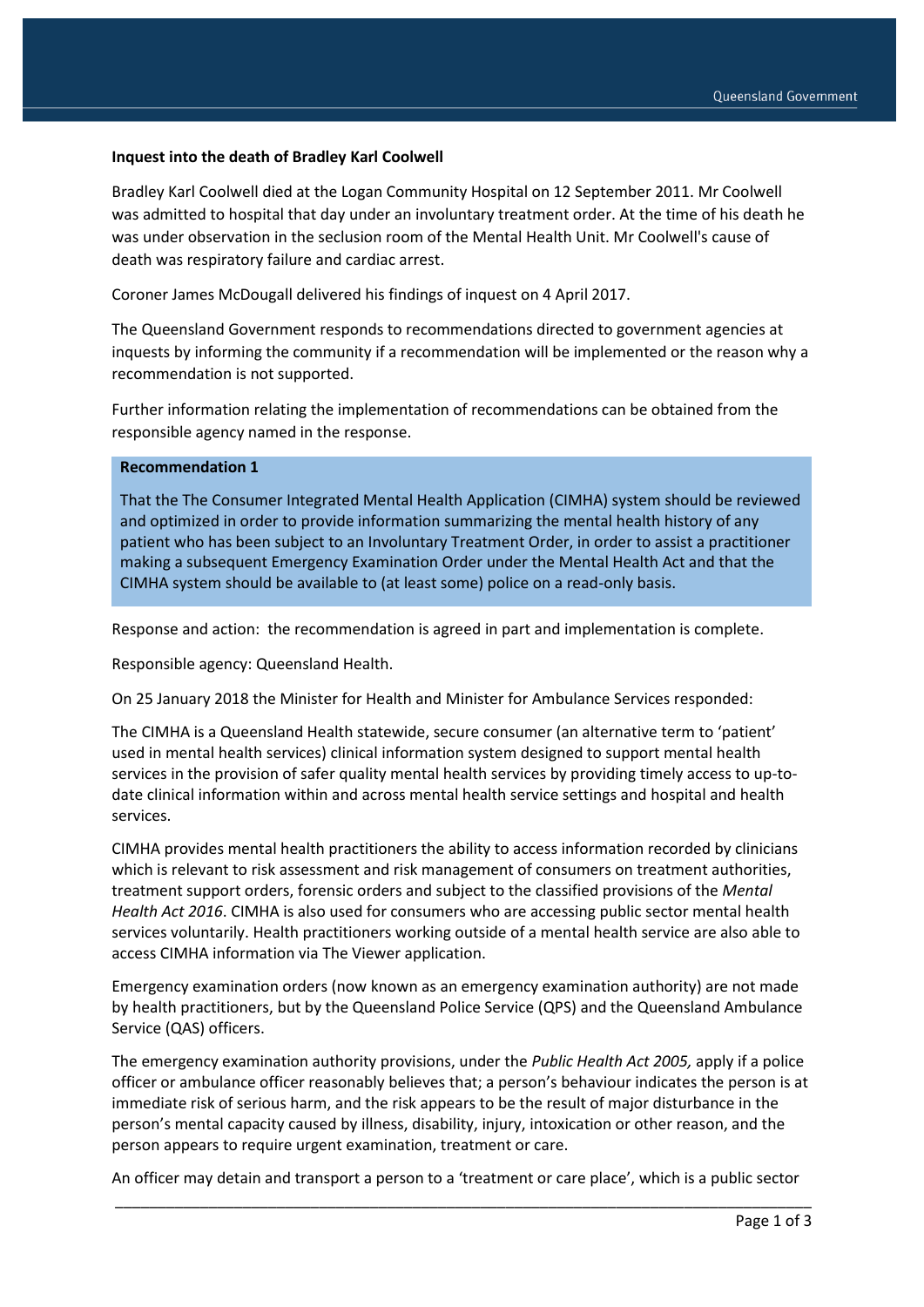health service facility (including an authorised mental health service) or another place such as a person's home, where the person may receive appropriate treatment and care.

The coroner recommends that the CIMHA system should be available to (at least some) police on a read-only basis. Queensland Health (QH) and QPS have alternatively established two key initiatives to support police undertake their duties. The Police Communications Centre Mental Health Liaison (PCCMHL) Service and the Police and Ambulance Intervention Plan (PAIP).

The PCCMHL is a consultation liaison service (e.g. does not provide case management or primary service delivery) established in January 2015 as an initiative across QH and the QPS. An important function of the PCCMHL service is to interpret relevant clinical information from CIMHA and provide this in a way in which it is useful for immediate use by QPS. Information provided to the QPS is meaningful for the immediate management of a person and includes; communication strategies and styles, triggers, and strategies for de-escalation and engagement with the individual.

The PCCMHL service provides senior mental health clinicians into the Brisbane QPS communication centre where triple zero phone calls, first response officers and QPS crews are coordinated and dispatched. Regional QPS communication centres access the PCCMHL service via the Brisbane centre when required.

The PCCMHL service does not replace local responses (mental health and QPS) but augments local service provisions and facilitates appropriate linkages across QPS and mental health services. A key role of the PCCMHL service is to provide linkages with local mental health services through early referrals and notifications of potential presentations and liaison regarding existing clients.

The first 12 months of the PCCMHL service was formally evaluated. Strong support for the service was demonstrated, leading to expanded coverage and recurrent funding. The evaluation found the PCCMHL service improves outcomes for individuals experiencing mental health crisis in the community by increasing situational awareness for frontline QPS officers, enhancing mental health service responses and by facilitating improved mental health service and QPS collaboration.

Since commencement, the PCCMHL service has received increased in referrals from the QPS, from 1,283 in 2015 to 1,556 in 2016. Projected figures indicate a further increase in police referrals supporting its use by the QPS as a meaningful initiative to support police in carrying out their functions.

A PAIP is developed by a mental health clinician and provides specific information and strategies regarding a consumer, to inform and assist the QPS and the QAS to mediate and better manage a mental health event involving a consumer in the community. The development of a PAIP is a collaborative pathway starting with an invitation to the consumer to participate. This is an opportunity for the consumer to take an active role in identifying strategies that support their health and safety needs during a mental health event in the community. Mental health clinicians are the lead in development and will seek involvement of a mental health intervention coordinator (where available) at the local hospital and health service, local QPS officers, and other agencies or stakeholders including the consumer's family/carers, general practitioner, community support worker, etc.

Significant consultation with QPS was undertaken in the development of the PAIP. The PAIP was implemented statewide on 4 October 2016 and is available as part of the standard suite of clinical documentation available on CIMHA.

Although the effectiveness of the PAIP has not been formally evaluated, it has been used over 1,000 times across Queensland since its release in October 2016. Additionally, Metro North Hospital and Health Service reported during the development and trial of the PAIP that emergency services staff found this plan to be beneficial to inform their response to consumers experiencing a mental health

\_\_\_\_\_\_\_\_\_\_\_\_\_\_\_\_\_\_\_\_\_\_\_\_\_\_\_\_\_\_\_\_\_\_\_\_\_\_\_\_\_\_\_\_\_\_\_\_\_\_\_\_\_\_\_\_\_\_\_\_\_\_\_\_\_\_\_\_\_\_\_\_\_\_\_\_\_\_\_\_\_\_